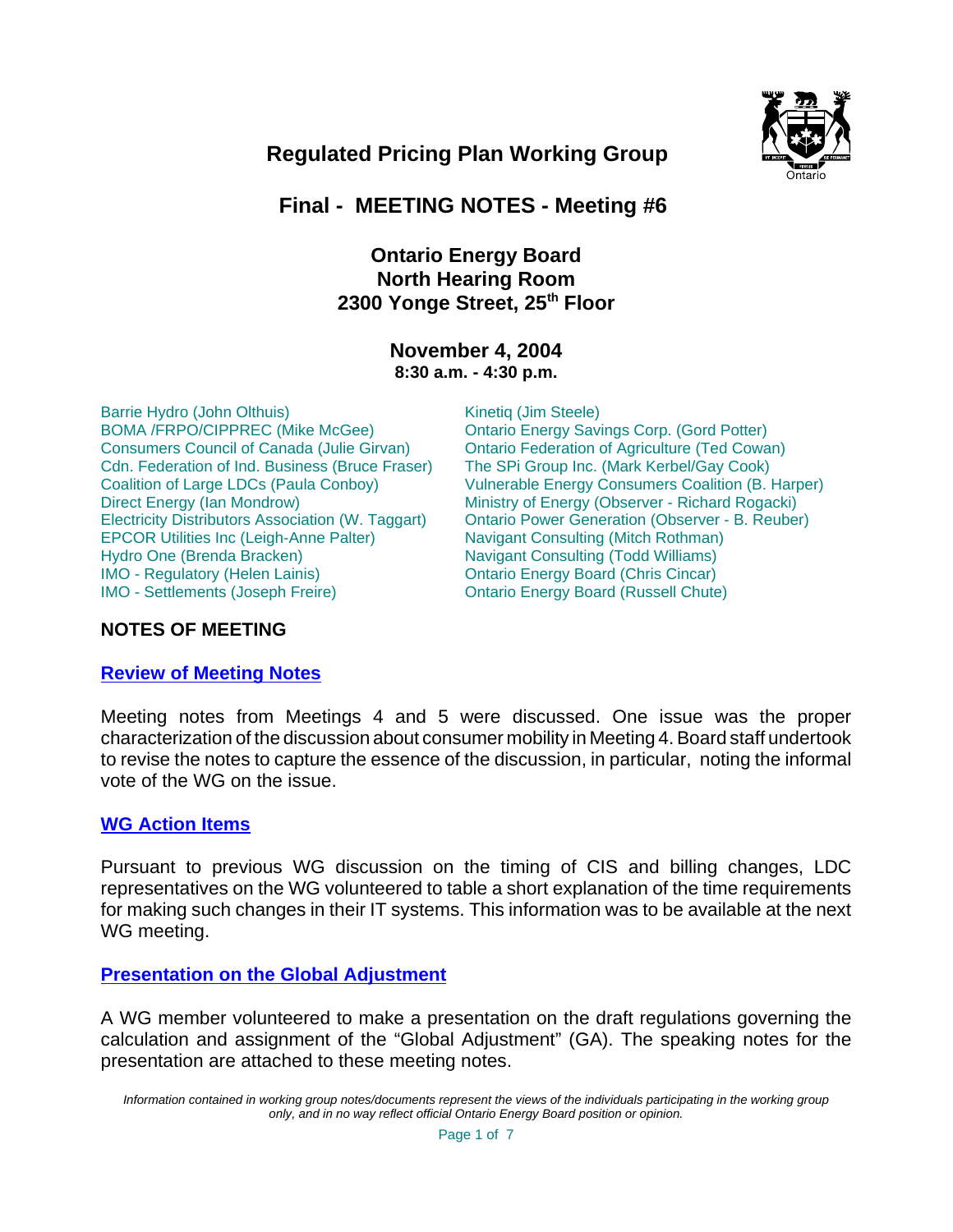The basic thesis of the presentation is that unless the GA appears as a separate line item on a RPP consumer's bill then that consumer will not be able to make a meaningful comparison of the commodity costs between the RPP and retail contracts. The WG member cited the endorsement of both the Government and WG of the proposition that RPP mechanisms should not inhibit retail choice. This endorsement was characterized as a sufficient condition to support the GA as a separate line item on an RPP consumer's bill.

The WG member stated that the OEB or the IESO had the authority and capability to order the inclusion of the GA on the bill. Other WG members suggested that the method for setting the RPP price could be through separable forecasts of the market price and the GA.

Many WG members expressed opinions on the comparability issue. Most agreed that comparability was important but diverged in whether it was essential for the GA to appear on the RPP consumers' bills. Some WG members expressed the opinion that if comparability was important, then total comparability was required, including the treatment of variances and trueups. The existing regulations were felt to be sufficiently vague as to make both options (separate components for the market price and GA or both components rolled into the RPP price) possible.

# **Navigant Presentation**

The presentation focussed on developing a "decision strawman" for conventional meters to bring closure to as many issues as possible. The major issues presented for additional discussion and to be resolved were: mobility conditions and tiered rate structures. Other issues where the WG reached consensus were reiterated in the presentation and discussion was for clarity and final wording for the decision strawman. These issues included seasonality, transition in the second year of the RPP, the methodology/objectives of setting the RPP prices.

# **Tiers**

The WG discussed tier structures extensively in Meeting #5. Although the current tiered structure was felt to be an imperfect and ineffective incentive for conservation, the WG felt that doing away with tiers in a conventional meter RPP would be too radical a departure from existing government policy. Some WG members supported a single price RPP.

The WG discussion focussed on methods for adjusting the tiers to remove perceived cross subsidies between residential and commercial consumers in the existing "one size fits all" tier structure. Data from one LDC showed that the percentage of total load under the lower price tier was much greater for small volume consumers than commercial and small industrial consumers. This implicit cross subsidy between customer classes was felt to be an undesirable trait of tiers but one that might be reduced through a more refined tier design. One alternative suggested was to have the first tier volume based on a percentage of total average consumption across customer classes, i.e., tier kilowatt-hours defined by 25% (30%, 40%) of total average consumption by customer class. The WG recognized that eliminating all cross

*Information contained in working group notes/documents represent the views of the individuals participating in the working group only, and in no way reflect official Ontario Energy Board position or opinion.*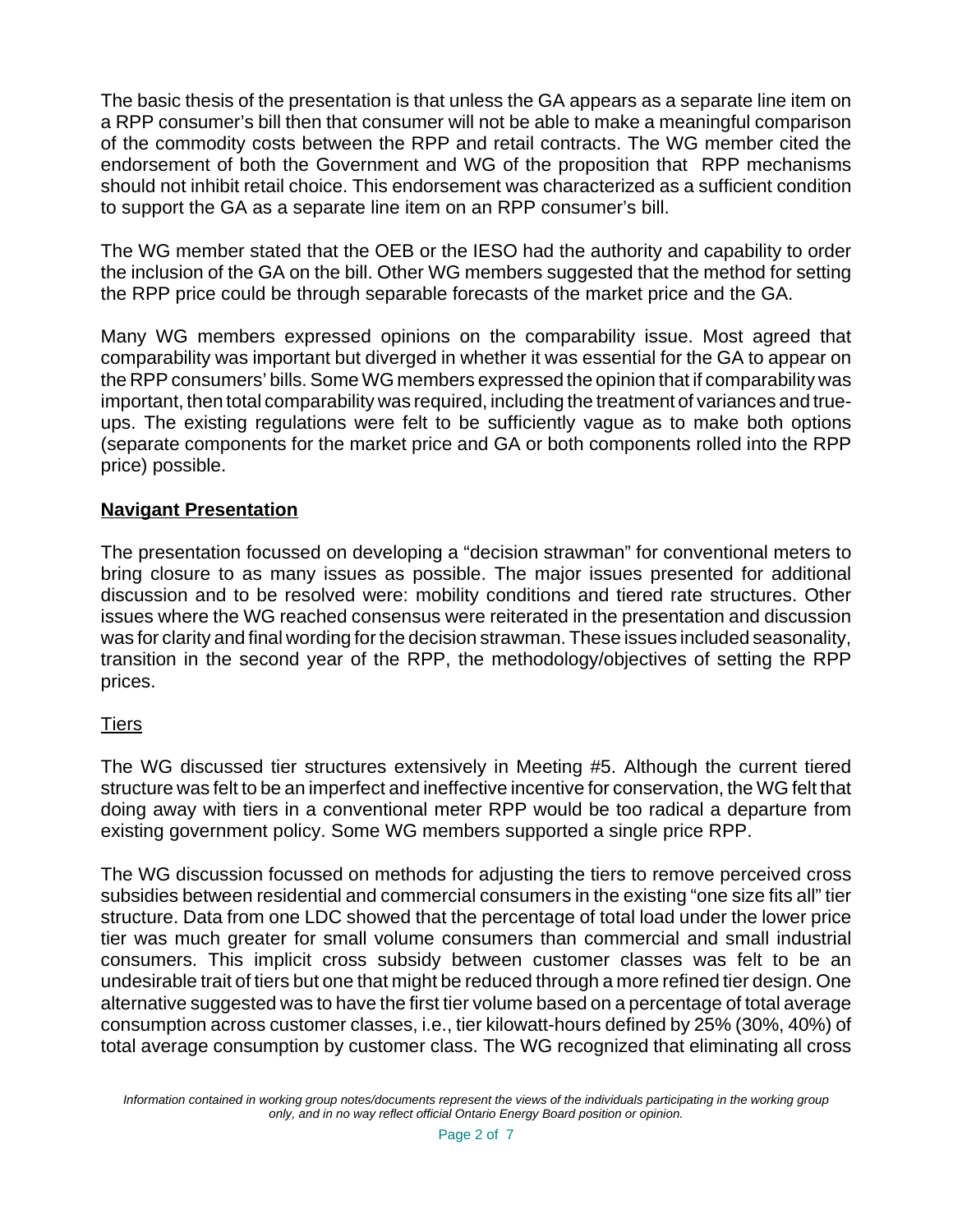subsidies was impossible but that varying the tiers by customer class would be a better option than "one size fits all".

The WG decided that seasonal tiers were unjustified by the data and too complicated. Also, a majority of the WG felt that more than two tiers was also too complicated. The WG agreed that adjustments to the existing tier structure could redress imbalances and that a conventional meter RPP should have a two tier structure.

# **Mobility**

The majority of the WG preferred an RPP model that had no variance account balance final payments for consumers exiting or entering the RPP. Some WG members supported clearing the variance account attributable to individual consumers if they left the RPP. Some WG members suggested that the administrative costs of such a system would not justify the benefits. **(N.B.: Estimating these costs was an action item in a later WG meeting.)**

Some discussion suggested that the need for collecting this variance balance was unjustified by the size of the variance accounts generated by the Navigant model simulations. Others suggested that the amount of the individual customer variances collected would not support the costs of a customer-specific tracking system for balances.

Others suggested that the calculation was not particularly difficult if some precision was sacrificed in the calculation and that the OPA/IESO could readily supply the data required for calculating variance balances. Others suggested that although residential customer variance collection may not justify the costs, larger volume consumers may have much larger balances that would justify collection costs.

# Smart Meter Strawman

Many issues addressed in the conventional meter strawman are transferable to the smart meter strawman. The major additional issue is a time of use pricing structure which smart meters enables.

Navigant proposed eight time of use pricing periods - off-peak, peak and super peak for four summer/four winter months and off-peak and peak for four shoulder months. Some WG members suggested that eight pricing periods may be too complex for consumers and that perhaps the initial RPP should start with something more simple. Another member stated that coordination with smart meter deployment might be difficult with eight pricing periods. Another WG member suggested that consumers need to get familiar with the new pricing schemes and that a gradual introduction of TOU would be more suitable. Others suggested that the preferred technology for smart meters may only support six "price buckets", i.e., pricing periods.

Navigant suggested that if the price differentials in the TOU schedule were narrower, then fewer price buckets would be required. Some WG members suggested that fewer TOU prices may be desirable but that a certain level of "price shock" would be required to get a material

*Information contained in working group notes/documents represent the views of the individuals participating in the working group only, and in no way reflect official Ontario Energy Board position or opinion.*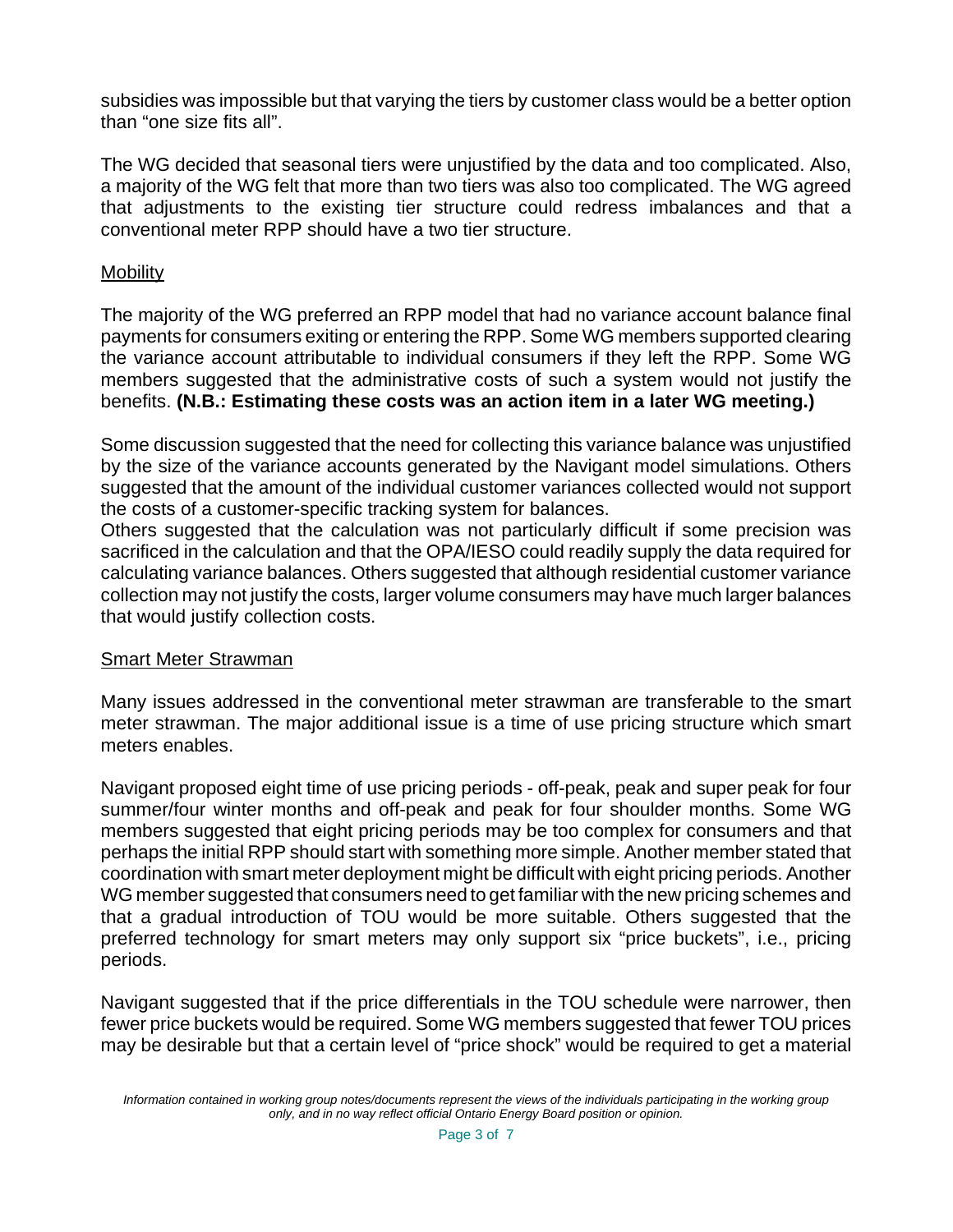demand response from consumers, therefore, reduce the number of periods but keep the price spread substantial. Another WG member noted that if demand shifts substantially the variance account will be affected. A different WG member observed that there are real system cost changes from load shifting. Navigant observed that if there is a substantial investment in smart meters then there is an expectation that the RPP will support load shifting actions ("flatten the load curve") and reduce total system costs. Some WG members suggested that just two prices, invariable for a year, would be sufficient to secure load response action from consumers.

However, the WG supported the use of three seasons in developing the smart meter RPP winter, summer and shoulder.

The topic of using the "global adjustment" (GA) or OPA variance account to "stretch" TOU prices was discussed. Some members supported using the GA differentially to stretch prices; others opposed. The consensus view was that the GA and variance should be uniformly distributed across the pricing buckets, i.e., same differentials per kWh for all prices.

"Critical peak pricing" (CPP) stimulated extensive discussion. Some WG members noted that recent government statements seemed to support CPP as a "given" component of the RPP. Other members were sceptical that CPP actually delivers real results, citing the California and French experiences as unrepresentative and non-transferable to Ontario.

Others suggested that the RPP should include CPP as a future addition when smart meter penetration and the enabling communications and data collection technology is available. Another suggestion was for the WG to recommend that CPP be included in the RPP when conditions warrant and to be specific in identifying those conditions. It was also advanced that a "grace period" might be useful for CPP introduction, i.e., consumers bill no worse than if they had stayed on straight TOU prices.

Collection of separate variance account pools for conventional and smart meters was rejected by the WG. The WG supported a single variance pool to reduce administrative costs and "migration" problems from one pool to another as smart meter penetration increases.

# **Next Meeting**

The WG agreed to one additional meeting on November  $8<sup>th</sup>$  to address all remaining strawman issues.

Date Finalized: *November 25, 2004*

Prepared by: *R. Chute, Ontario Energy Board, 416.440.7682* 

*Information contained in working group notes/documents represent the views of the individuals participating in the working group only, and in no way reflect official Ontario Energy Board position or opinion.*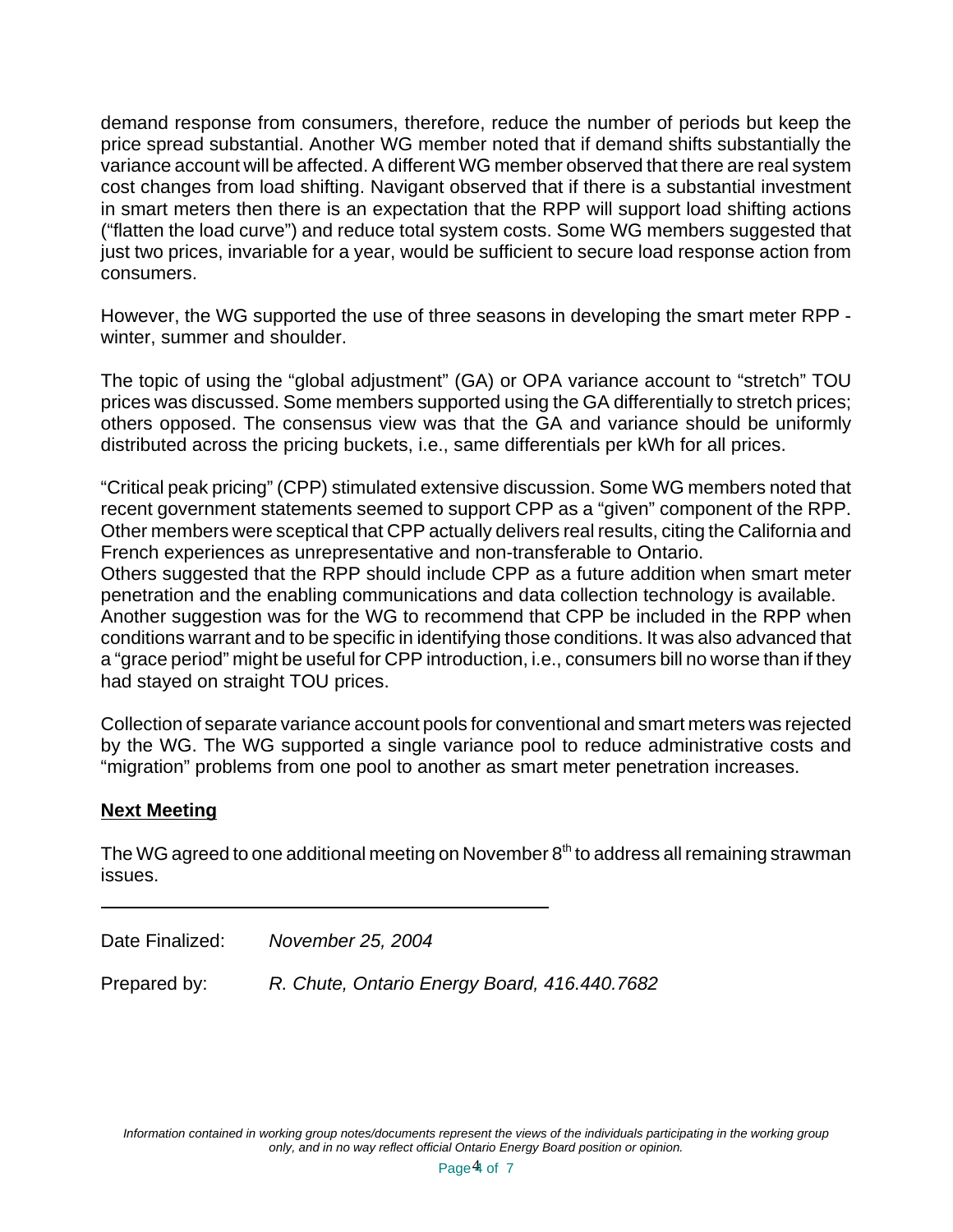# **Appendix A - Direct Energy Input Global Adjustment Treatment**

November 3, 2004

### **Regulated Price Plan for Electricity Consumers Treatment of the Market Price and the Global Adjustment Components**

- The government has indicated that the RPP for small volume users will co-exist with competitive retail supply options for all consumers. The regulatory and administrative mechanisms proposed for the sector, including the RRP and the global adjustment, should be designed in a way which will enhance rather than limit supply options for consumers.
- The OEB RPP Working Group has accepted the premise that the design of the RPP should not unduly inhibit retail choice.
- In order to be able to meaningfully consider supply options, customers must be able to compare prices.
- Prices for all customers, including those customers on the RPP, will have two basic components:
	- The market clearing price.
	- The global adjustment.
- Customers not on the RPP, including those eligible for the RPP but electing an alternative supplier, will see each of their supply price and their global adjustment separately identified on their bills, on a monthly basis. *[Regulation re Adjustments re Section 25.31 of the Act, s. 3- Adjustments by Licenced Distributors – paragraph 4.]*
- Unless RPP customers are able to identify the component costs/credits on their bills, they will be unable to compare the RPP to other supply options. For example, if RPP customers were presented with unit rates for energy consumed that blend the energy price with the global adjustment, those customers would not be able to compare the RPP unit rate with the prices offered by retailers (which prices would not be blended with the global adjustment). Lack of comparability would:
	- Erect an "information barrier" to retail entry and activity, thereby compromising the ability of the competitive part of "hybrid" structure to succeed and support investment in generation and demand side resources (there would be limited counterparties, less forward contracting liquidity, and a resulting over-reliance on OPA contracting and the public/ratepayer purse).

*Information contained in working group notes/documents represent the views of the individuals participating in the working group only, and in no way reflect official Ontario Energy Board position or opinion.*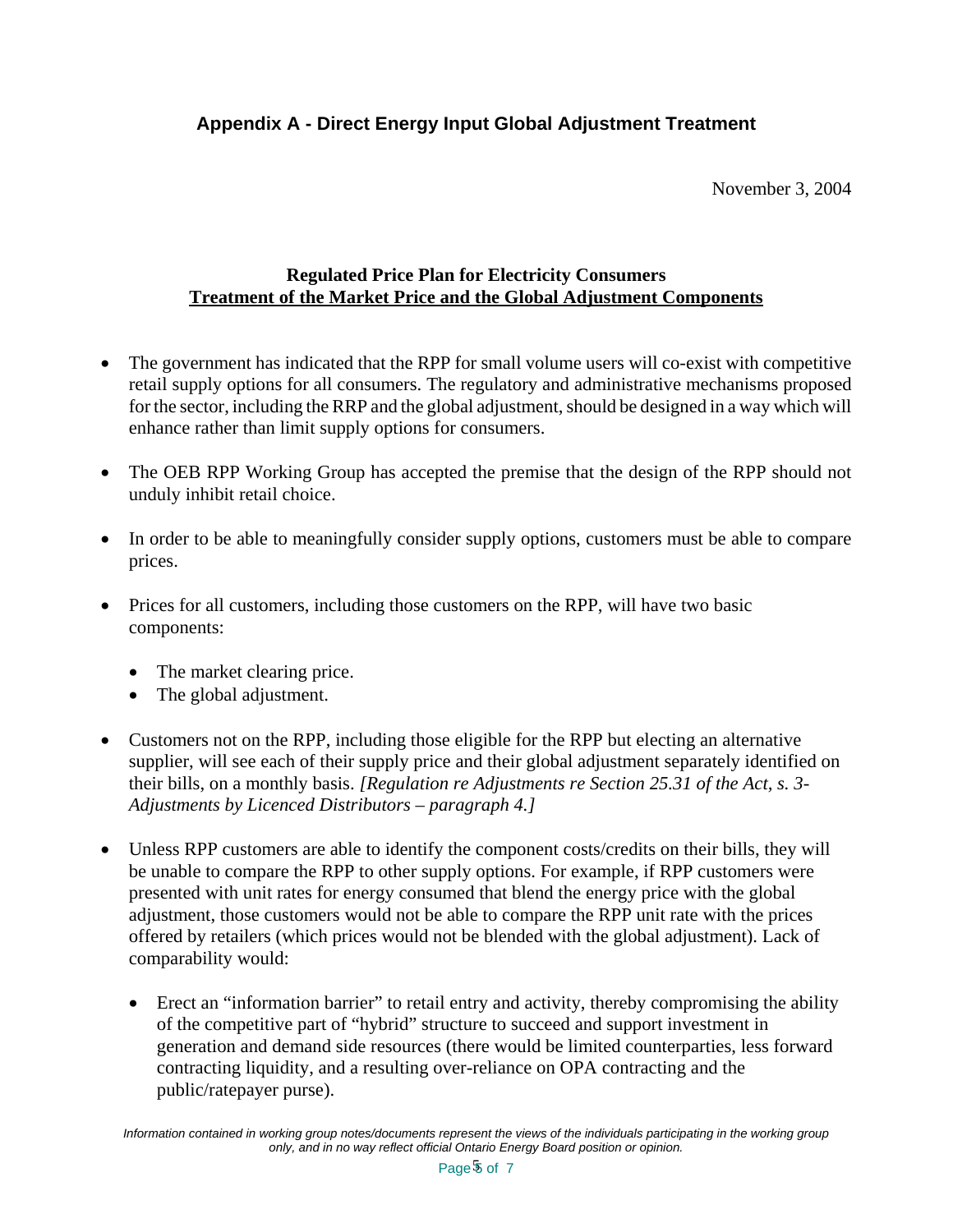- Result in customer confusion and compromise the ability of retailers and others to provide customers with clear information on their supply options. Clearer options and less confusion make for fewer consumer complaints.
- Undermine transparency in respect of the price paid for power and thus impede conservation efforts. (For instance, a unit energy price that is blended with the regulated asset adjustment would distort price signals, if changes to the regulated asset adjustment, from period to period, were out of step with the pure price signal. This would impede appropriate consumer demand response.)
- Attached with this note are illustrative mock-ups of how simplified electricity bills for each of RPP and non-RPP customers could be structured to achieve the transparency urged.
- The regulations currently released do not address, one way or the other, how RPP customers will see their global adjustments reflected on their bills. In respect of RPP customers served through an LDC, the current draft regulations provide as follows:
	- The amount of the global adjustment for a month that is allocated to a consumer who is a regulated consumer shall be charged, paid, credited or set off as required or allowed under Ontario Regulation *[Payments re Section 25.31 of the Act].*
	- The payments regulation to which the foregoing provision refers does not address how the global adjustment for regulated customers will be recovered from those customers. Rather the payments regulation addresses settlement of the variances, as between distributors, the IESO and the OPA, between what regulated customers pay pursuant to the RPP and what they would have paid under the market rules or the Retail Settlement Code.
- It is within the purview of the OEB to direct how the global adjustment for RPP customers is reflected in the design of the RPP and in the presentation to those customers of the rates payable under the RPP.
- The OEB should design an RPP in which the power price and the global adjustment for RPP customers are separately identified for those customers, preferably on their monthly invoices and in the same fashion as will be the case for non-RPP customers.
	- Consistency as between customers is essential to ensure comparability of competitive retail supply options with the RPP. It is also essential to ensure non-discriminatory access by all small volume customers to the stability afforded by the global adjustment.
	- If the global adjustment is to be fixed for RPP customers, it should be fixed for all RPP eligible customers on the same basis.
		- The draft regulation regarding *Adjustments re Section 25.31 of the Act* provides (section 2 – monthly adjustments by the IESO – paragraph 6) that the IESO or the OEB may establish protocols authorizing: